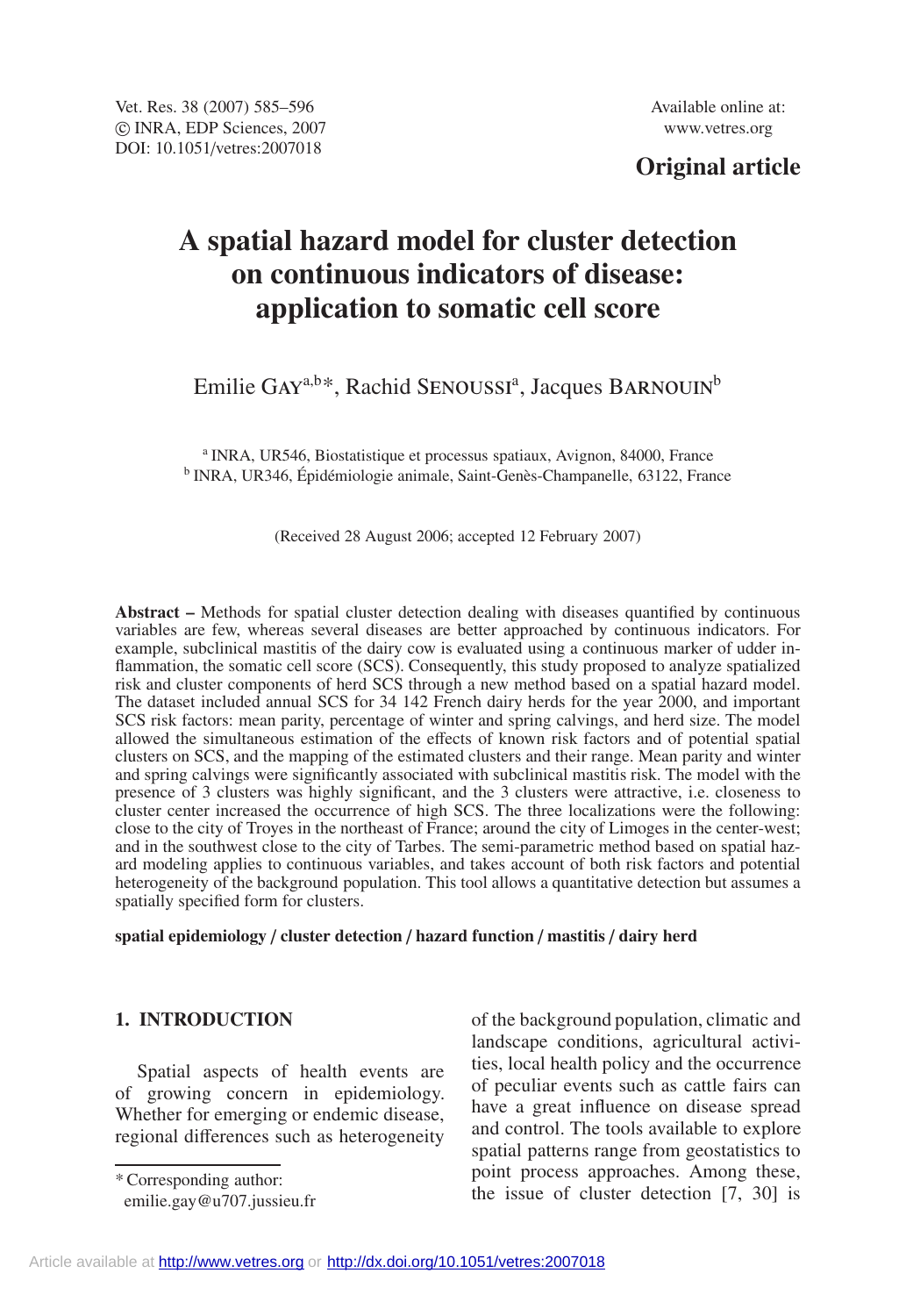of major interest, since targeting possible causes for high disease concentration can assist in control and prevention.

The main techniques used in cluster detection rely on scan statistics [1, 21, 22]. The principle is to compare the observed number of cases inside a moving window to the expected number of cases under some distribution assumptions (e.g. Poisson, Bernoulli) [17]. Most of these methods can deal with specific additional information at the individual level and integrate some covariables. Spatial modeling is another way to explore spatial patterns, and allows for quantification of the effects of known disease risk factors, and then attempts to focus on unexplained spatial clustering [20]. Among the several approaches, one approach handles the concept of infectious potential, through Susceptible-Infected-Recovered (SIR) models [10], which can be linked to point-pattern methodology [12]. Other approaches use the classical framework of linear mixed models with risk factors as fixed effects, while spatial variations are included as a random effect [28, 31]. Some last methods make the intensity of case events depend on location of cluster centers [19].

Until recently, the methods available dealt only with binary variables, and cluster detection for diseases measured by continuous variables remained an unexplored field. Nevertheless, several diseases can be better approached through continuous biological indicators, when no internationally recognized threshold value is available, or when the predictive value of the indicator is linear, a frequent case for biological markers [4, 25].

Lately, several researchers tackled cluster detection for new types of variables, and especially continuous ones [15]. Huang et al. proposed a spatial scan statistic with an exponential survival distribution function, and extendable to other distributions like the gamma and log normal. Besides its potential adaptation to censored survival data, this spatial scan statistic allows adjustment for the covariate effects. They used a linear regression model for the logarithm of the survival data for this purpose and assumed the error term to follow an extreme value distribution. Actually, their model reduced to a full parametric proportional hazard model. A former approach by Patil and Taillie [24] used the notion of upper-level-sets. The ratio of the number of cases per expected number of cases was replaced by the ratio of continuous responses per the expected values, possibly adjusted to factors. The new version<sup>1</sup> of the software SaTScan<sup>TM</sup> allows performing cluster detection with this exponential model, designed for survival time data, and with a normal model, designed for continuous data<sup>2</sup>.

In this paper, we chose a different approach to detect clusters of high risk of bovine subclinical mastitis. The diagnosis of this disease mainly relies on the determination of milk somatic cell score (SCS), a continuous variable internationally recognized as a good indicator for mastitis control [13]. Risk factors associated with SCS have been widely investigated [5, 6, 26], but in these studies the SCS spatial aspects were not taken into account, while SCS typically presents strong spatial variations [11, 23]. Differences in natural resources, farm structure and market conditions cause different regions of the same country to implement different dairy management systems, and call for the introduction of a spatial component in SCS data analysis.

The purpose of this paper was to propose a new method for spatial cluster

<sup>&</sup>lt;sup>1</sup> Kulldorff M., Information Management Services, Inc. SaTScanTM v7.0: Software for the spatial and space-time scan statistics [on line] (2006) http://www.satscan.org/.

<sup>&</sup>lt;sup>2</sup> Kulldorff M., SaTScan™ User Guide for version 7.0 [on line] (2006) http://www.satscan.org/.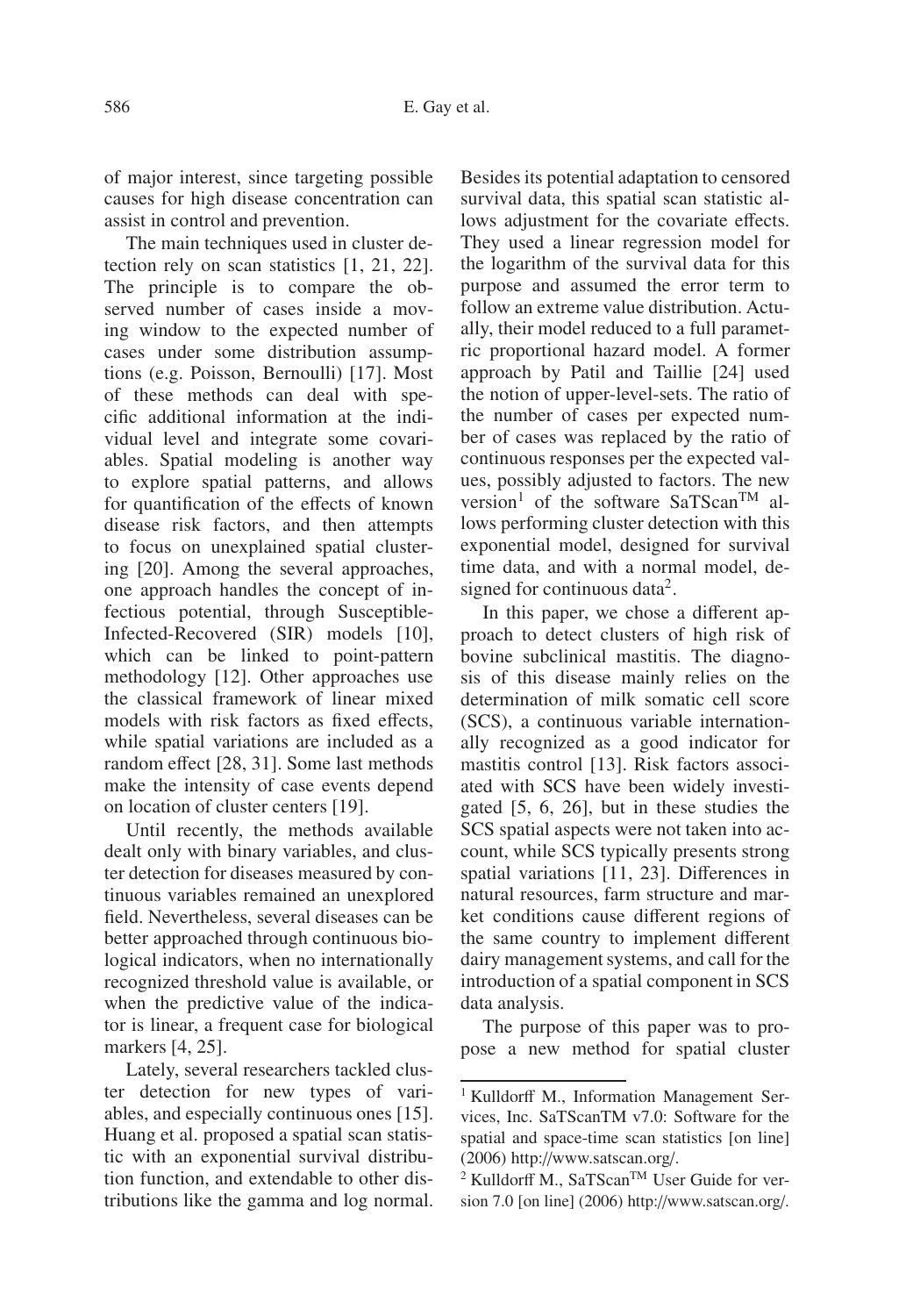detection on continuous variables, with an application to bovine subclinical mastitis. We quantitatively analyzed the spatialized risk of SCS, using a spatial hazard model to simultaneously estimate the effects on SCS of known risk factors and of potential spatial clusters.

## **2. MATERIALS AND METHODS**

## **2.1. Data**

The study population consisted of a cohort of French Holstein dairy herds enrolled in Dairy Herd Improvement Association (DHIA) in 2000. The dataset included 34 142 farms with at least 20 cows.

Data concerning mastitis were extracted from the national DHIA database, which contained monthly data for every healthy lactating cow. The outcome variable was the annual herd SCS (ASCS), which was computed as the arithmetic mean of all monthly cow SCS values during 2000. ASCS indicated the farm status for subclinical mastitis risk. The other variables of the dataset were mean parity, percentage of calvings during the winter and spring period, and herd size, which had been recognized as herd factors influencing SCS [3]. The geographic coordinates of the farmers' addresses were obtained via the French National Institute of Statistics and Economic Studies. The statistical unit was the herd-year.

#### **2.2. Statistical analysis**

Statistical procedures were conducted using the software R  $2.0.1<sup>3</sup>$  (descriptive analysis, models and map-making) and  $SaTScan^{TM}$  (spatial scan statistic)<sup>1</sup>.

## *2.2.1. Descriptive analysis of variables and spatial patterns*

After a descriptive analysis of the studied variables, we used mapping representations to explore the spatial patterns of the data. The interpolation technique of kernel smoothing [27] was performed to represent ASCS intensity. The presence of spatial correlation was assessed and quantified using a correlogram, which is the graph of empirical autocorrelations of SCS values with respect to distance between farms [9].

#### *2.2.2. Spatial hazard model*

We explored spatial patterns of ASCS from the point of view of survival analysis [14], considering ASCS values instead of usual lifetime. We followed the sequence of the spatial distribution of farms as ASCS increased. The hazard function  $r(z)$  of a non negative random variable, like the probability density function, completely characterized its probability distribution, i.e.  $r(z) = \frac{f(z)}{1-F(z)}$  where *f* is the probability density function, and *F* the cumulative distribution function  $f(t)$  =  $r(t) \exp\left(-\int\limits_0^t$ 0  $r(s)ds$ . In our example,  $r(z)$ 

is defined as the probability that a farm ASCS belonged to a small interval  $[z, z +$ Δ*z*], given that the ASCS is known to be greater or equal to the value *z*. The map of the farms, whose ASCS were greater or equal to a given level *z*, hereafter called the *z*-level map, described the spatial structure of farms still "at risk" at level *z*. To compare to classical survival analysis, *r*(*z*) represented the hazard of occurrence of the ASCS value of a farm, i.e. the probability of removing from the  $(z + \Delta z)$ -level map a farm present on the *z*-level map.

The hazard function depended on observable local explanatory variables and on the presence of potential clusters, according to the proportional hazard model type.

<sup>&</sup>lt;sup>3</sup> R Development Core Team, R: A language and environment for statistical computing. R Foundation for Statistical Computing, Vienna, Austria, ISBN 3-900051-07-0, [on line] (2007) http://www.R-project.org.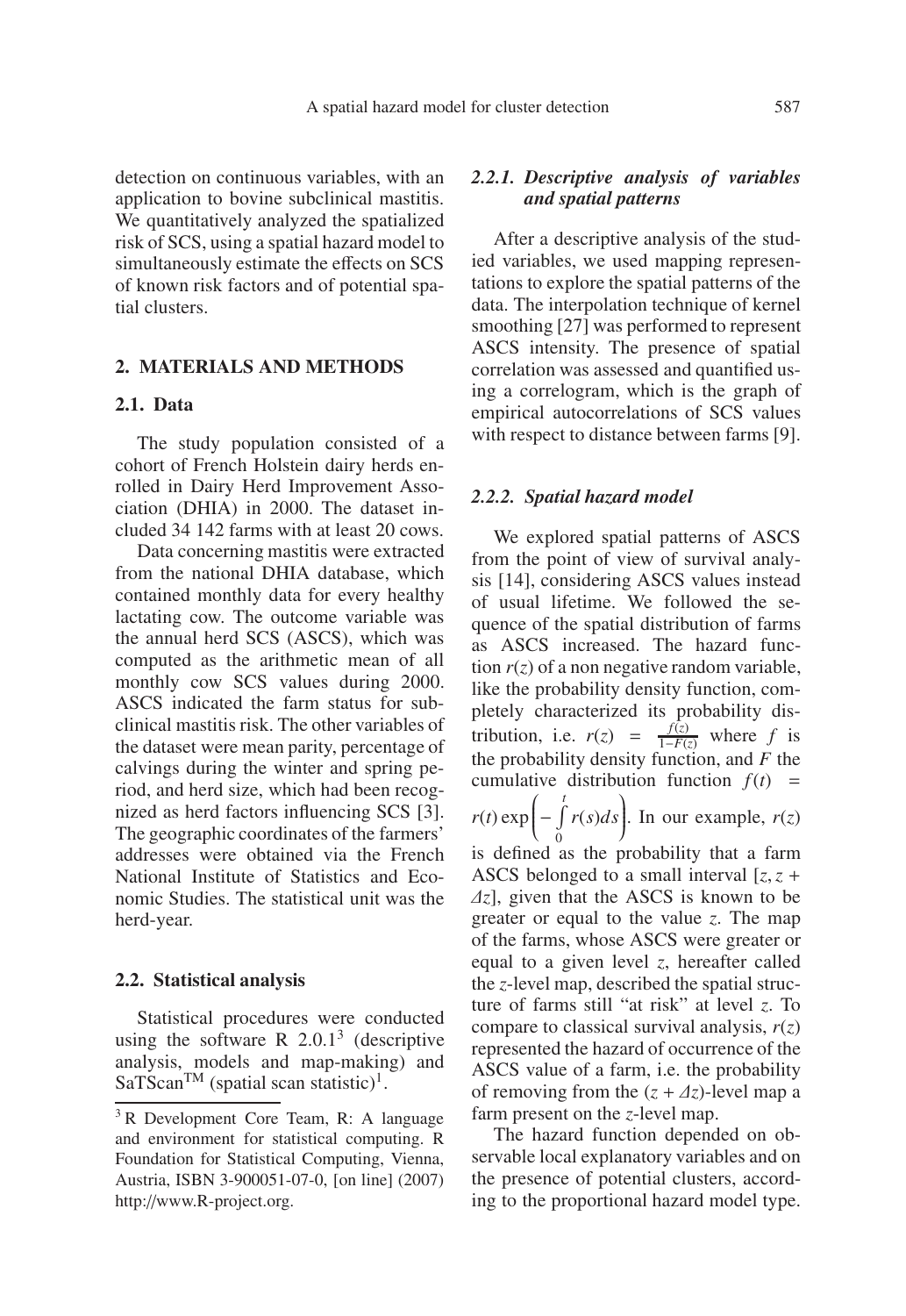Conditionally to explanatory variables and clusters, the ASCS were independently distributed with a spatial hazard function *r*:

$$
r(z, x, W^x) = r_0(z) \exp\left(\sum_{j=1}^J \beta_j W^x_j - \phi(\gamma, x)\right)
$$
  
(1)

where  $r_0(z)$  is the underlying hazard function at an ASCS value *z*, *x* the spatial coordinates of the farms,  $W^x = (W^x_1, ..., W^x_J)$  the vector of risk factors specific of the farm at location *x*,  $\beta_j$  the coefficient for the  $j^{\text{th}}$  risk factor, and  $\phi(\gamma, x)$  a potential spatial cluster effect specified hereafter. In this spatial hazard function, a unit variation of an explanatory variable  $W_i$  with a positive  $\beta_i$ coefficient would increase the hazard of occurrence of the ASCS value of a farm at any level *z* by a factor  $exp(\beta_i) > 1$ , and thus would decrease the occurrence of higher ASCS levels. Three explanatory variables were included in the model, with a regression parameter  $\beta$ , as follows:

- 1 continuous variable for mean parity;
- 1 continuous variable for the percentage of winter and spring calvings;
- 1 binary variable for herd size: 0 codes for the herds with less than 50 cows, and 1 for the herds with 50 or more cows.

The cluster effect  $\phi(\gamma, x)$  aimed to take into account the spatial aggregation of the farms sharing approximately the same ASCS values. Instead of including definite spatial zones for clusters, we introduced a soft version of such zones under the form of a smooth parameterized function. Mathematically speaking, one can always approach any point set as a limit of a smooth function by kernel techniques. Consequently, we specified the cluster function as a sum of spatial Gaussian kernels as follows:

$$
\phi(\gamma, x) = \sum_{k=1}^{K} \frac{\alpha_k}{2\pi \rho_k^2} \exp\left(-\frac{\|x - c_k\|^2}{2\rho_k^2}\right) (2)
$$

where  $K$  is a fixed number of clusters defined by a set of parameters  $\gamma = (\alpha, \rho, c)$ written as a  $(K \times 4)$  matrix. The  $\alpha_k$  parameter is the strength of the cluster *k*,  $\rho_k$  its positive range, and  $c_k$  its two geographic center coordinates. If a point went close to a cluster, the distance  $||x - c_k||$  was low, the exponential increased to the maximum value 1, so the cluster effect tended to  $\alpha_k/2\pi\rho_k^2$ . Conversely, if a point went far from the cluster, the exponential tended to 0 and the cluster effect fainted with Gaussian rate. If  $\alpha$  was positive, the hazard of occurrence of any ASCS value of a farm decreased by a factor  $\left(\exp\left(-\alpha_k/2\pi\rho_k^2\right)\right),$ the cluster was "attractive" and increased the occurrence of higher ASCS levels. By contrast, a negative  $\alpha$  meant a "repulsive" focus" and decreased the occurrence of high ASCS levels. The cluster effect is actually a generalized regression model where the response value depends only on a vector parameter  $\gamma$  associated to observable covariates, which are the spatial coordinates of farms. Thus, even if clusters defined here could be interpreted as hidden fields or a type of frailty model, they were not.

Having ordered the farm indices *i* according to increasing ASCS values *zi*, an adapted Cox conditional likelihood for the model was defined as follows:

$$
L^* = \prod_{i=1}^n \left[ \frac{\exp\left(\sum_{j=1}^J \beta_j W_j^{x_i} - \phi(\gamma, x_i)\right)}{\sum_{i \ge i} \exp\left(\sum_{j=1}^J \beta_j W_j^{x_i} - \phi(\gamma, x_i)\right)} \right].
$$
 (3)

In regards to statistical estimation and test issues, the conditional likelihood *L*<sup>∗</sup> asymptotically behaves as a true likelihood function under regularity assumptions. The  $\beta$  coefficients and the vector  $\gamma$  were then estimated by maximization of *L*<sup>∗</sup>. For sake of simplicity, we had not further developed the formula (3) analytically to achieve maximization of the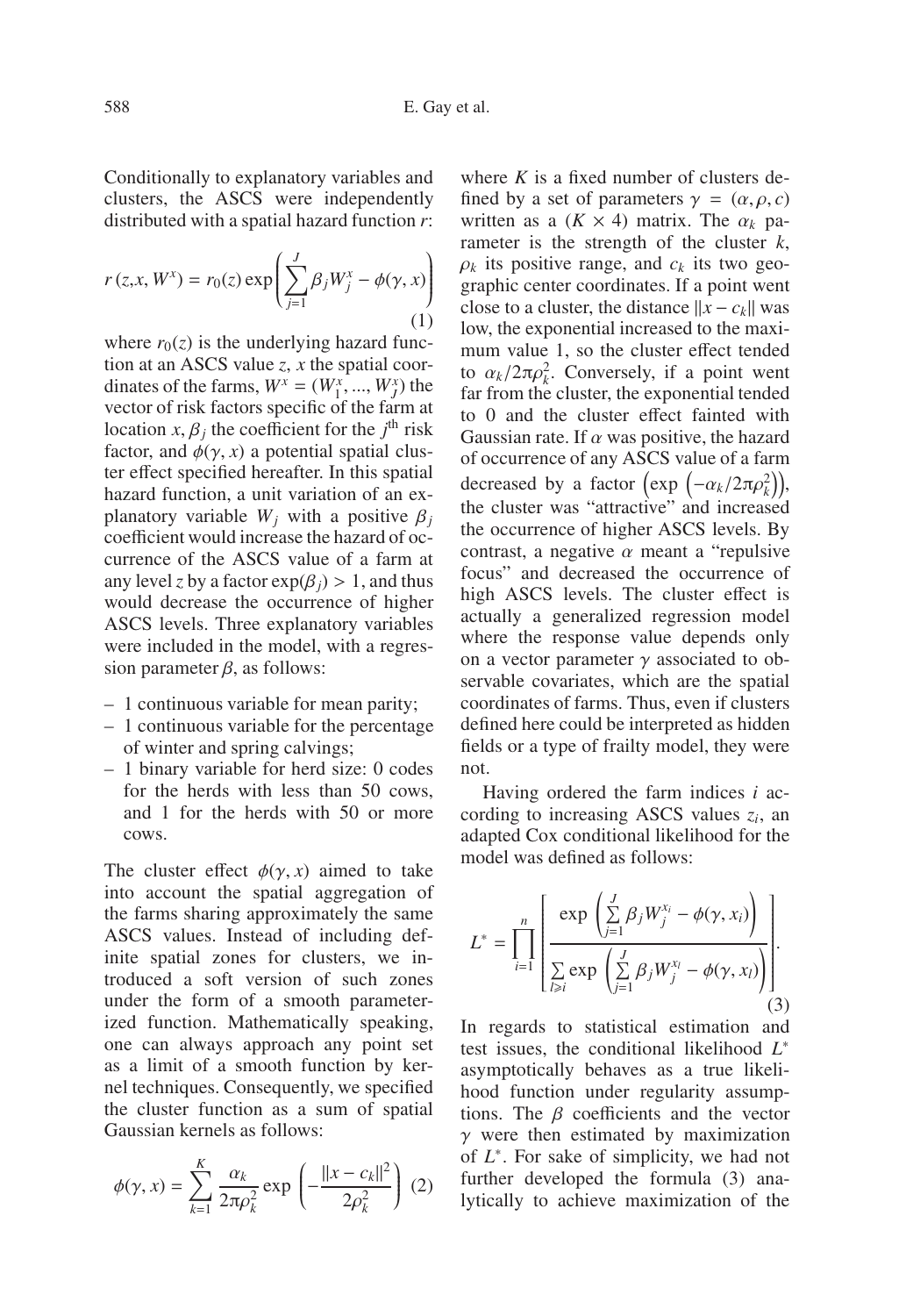conditional likelihood. We used the function "mle" of "stats4" package (part of the R base source) which relies on robust and well known approximation algorithms, and we chose the Nelder-Mead method. We used the Likelihood Ratio Statistic (LRS) to test whether the effects of the covariables were significant [14]. The LRS is the difference between deviances  $D =$ −2 log (*L*<sup>∗</sup>) of two nested models M*<sup>i</sup>* and  $M_i$ . If  $M_i$  contained  $\nu$  more parameters than M*i*:

$$
LRS = D(M_i) - D(M_j) = -2 \left( \log \left( L^*(M_i) \right) - \log \left( L^*(M_j) \right) \right) \sim \chi^2(\nu \, \text{df}). \quad (4)
$$

Starting with  $K = 0$ , we increased  $K$ progressively until the addition of a new cluster was not significant anymore.

To visualize the results obtained by the model, we mapped the estimated clusters.

The proportional hazards assumption was checked using the Schoenfeld residuals with function "cox.zph" of package "survival", as recommended in Hill et al. [14]. To confirm the findings of the survival model concerning the risk factors, we performed a more classical model, the multiple linear regression (R-function "lm"), and paid attention to the agreement of the results with the findings of the spatial hazard model.

#### *2.2.3. Analysis of the model properties*

Properties of this spatial hazard model were tested on simulated datasets. We analyzed the number of clusters detected and their position, and compared to the number and position of clusters simulated. We used a spatial domain of 1 by 1 with a homogeneous point process, and distributed marks according to the presence of 0 up to 3 attractive clusters in 200 simulated datasets.

## *2.2.4. Spatial scan statistic with normal model*

The new version<sup>1</sup> of the software  $SaTScan<sup>TM</sup>$  allows performing cluster detection with a normal model, designed for continuous data. Sa $T$ Scan<sup>TM</sup> can integrate some covariables but it is recommended to use external regression software to adjust for quantitative variables. We first performed a linear regression (R-function "lm") in order to take into account the risk factors of the disease (mean parity, percentage of calvings during the winter and spring period, and herd size). We then performed the scan statistic on the residuals of the linear model to focus on unexplained clustering and be able to compare to the results of the spatial hazard model. We then mapped the detected clusters.

#### **3. RESULTS**

#### **3.1. Descriptive analysis**

Mean (sd) ASCS was 3.12 (0.55), while mean (sd) herd size was 39 cows (16), mean (sd) parity was 2.4 (0.3), and mean (sd) percentage of winter and spring calvings was 38% (16%).

The farm geographic distribution is illustrated in Figure 1, which represents the location of the farms studied in a gray background. The farm density was geographically non-homogeneous, and two areas had higher densities: (1) the northwest, which is the main dairy production area in France, with 61% of the total number of farms, and (2) the north tip, with 6% of the total number of farms. By contrast, the southeast (i.e. the Mediterranean area) had a very low farm density. The map of ASCS spatial intensity (Fig. 2) showed that the north-central area and the southwest had relatively high ASCS values of around 3.5.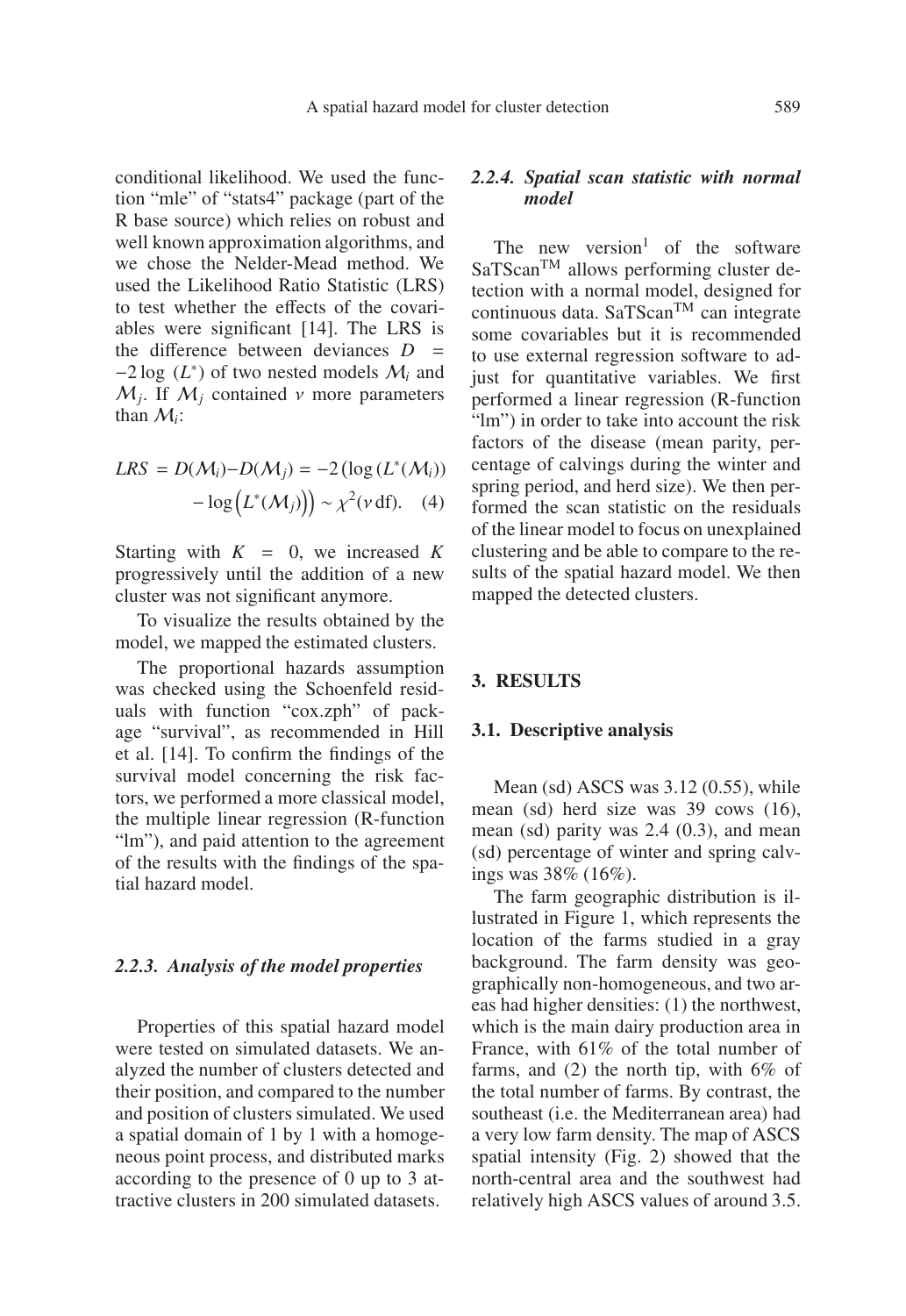

Figure 1. Farm location (gray background) and clusters of high annual somatic cell score detected by spatial hazard modeling in the study sample of dairy herds in France  $(n =$ 34 142, year 2000).  $\blacksquare$ : cluster centre;  $\alpha$ : cluster strength; • main cities close to the clusters;  $\bigcirc$ : cluster range  $(\rho)$ .

The correlogram of ASCS (Fig. 3) showed a positive and non negligible spatial correlation under a distance of 150 km with an approximated exponential form. Over this distance, it could be considered as constant around 0. The behavior of the correlogram near distance 0 pointed out a strong nugget effect (autocorrelation of 1 at a null distance if absence of a nugget effect), i.e. the presence of a relatively high white noise (non spatial correlation) of about 70% of the total variability.

#### **3.2. Spatial modeling of mastitis risk**

The model with  $K = 3$  ( $M_{\beta,3}$ ) was selected since the presence of 3 clusters was highly significant, while the 4th cluster was not (Tab. I). The detailed results of estimations for this model are presented in Table II. Hazard of occurrence of the ASCS value of a farm was significantly decreased by increased mean parity (1 parity



**Figure 2.** Intensity of the annual somatic cell score in the study sample of dairy herds in France  $(n = 34142, \text{ year } 2000)$ .



**Figure 3.** Correlogram of the annual somatic cell score in the study sample.

decreased the risk by  $e^{0.5749} = 1.78$ , and thus this factor was positively associated with the occurrence of high ASCS. The percentage of winter and spring calvings was significant and, even if the association was low, it was positively associated with ASCS. The last risk factor, the herd size,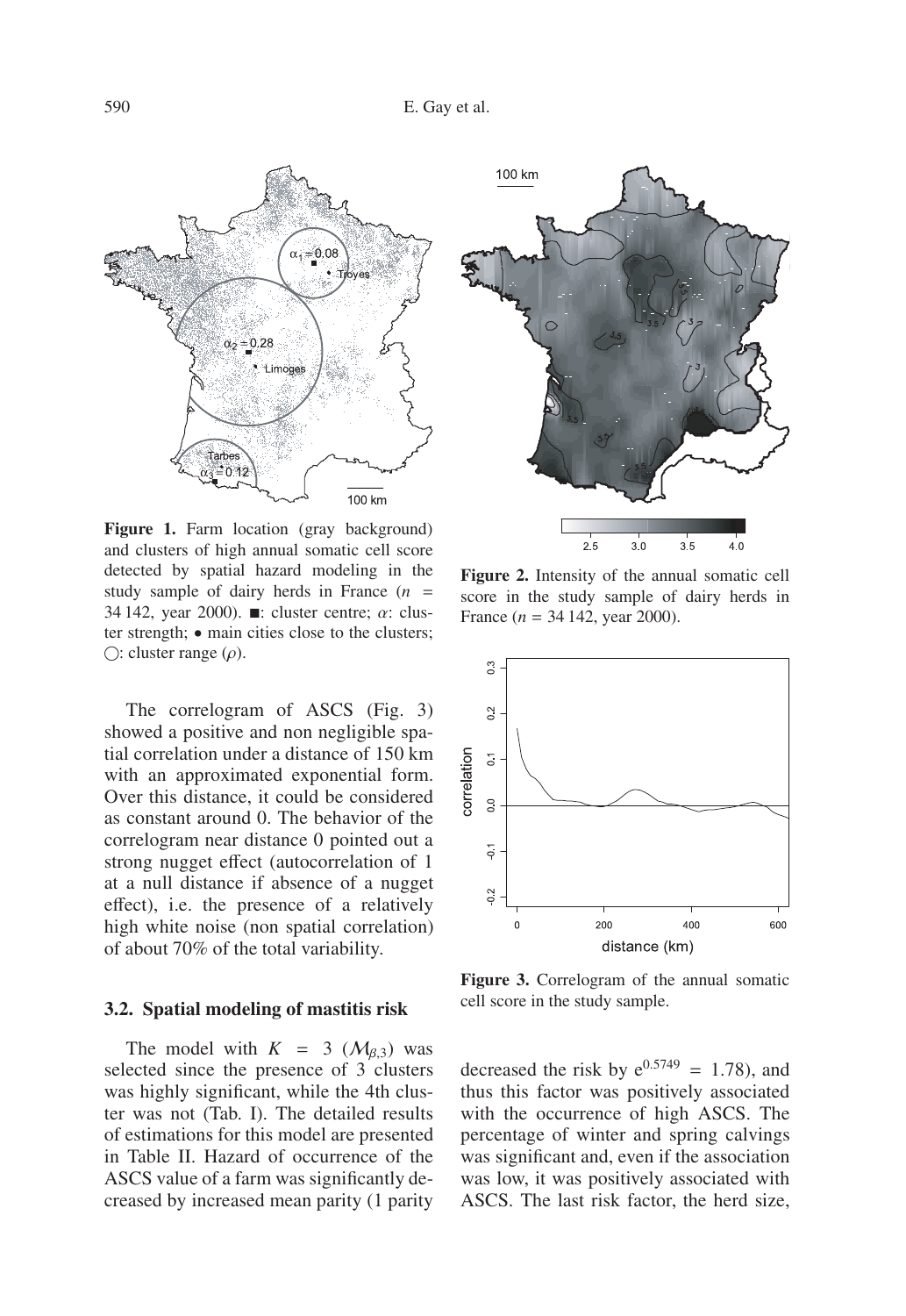| Model                                            | Variables      | Deviance | <b>LRS</b>                      |        |      | $\boldsymbol{P}$ |
|--------------------------------------------------|----------------|----------|---------------------------------|--------|------|------------------|
|                                                  | number         |          | Test                            | Value  | (df) | value            |
| $M_{0.0}$ : no covariable                        | $\overline{0}$ | 644496.3 |                                 |        |      |                  |
| $M_{\beta,0}$ : risk factors alone               | 3              | 642493.2 | $M_{0.0}$ vs. $M_{\beta.0}$     | 2003.1 | (3)  | P < 0.001        |
| $\mathcal{M}_{\beta,1}$ : risk factors+1 cluster | 7              | 641136.1 | $M_{\beta,0}$ vs. $M_{\beta,1}$ | 1357.1 | (4)  | P < 0.001        |
| $M_{\beta,2}$ : risk factors+2 clusters          | 11             | 640719.8 | $M_{\beta,0}$ vs. $M_{\beta,2}$ | 1773.4 | (8)  | P < 0.001        |
|                                                  |                |          | $M_{6.1}$ vs. $M_{6.2}$         | 416.30 | (4)  | P < 0.001        |
| $M_{\beta,3}$ : risk factors+3 clusters          | 15             | 640681.4 | $M_{\beta,0}$ vs. $M_{\beta,3}$ | 1811.8 | (12) | P < 0.001        |
|                                                  |                |          | $M_{\beta,1}$ vs. $M_{\beta,3}$ | 454.7  | (8)  | P < 0.001        |
|                                                  |                |          | $M_{\beta,2}$ vs. $M_{\beta,3}$ | 38.4   | (4)  | P < 0.001        |
| $M_{\beta,4}$ : risk factors+4 clusters          | 19             | 640675.3 | $M_{\beta,0}$ vs. $M_{\beta,4}$ | 1817.9 | (16) | P < 0.001        |
|                                                  |                |          | $M_{\beta,1}$ vs. $M_{\beta,4}$ | 460.8  | (12) | P < 0.001        |
|                                                  |                |          | $M_{\beta,2}$ vs. $M_{\beta,4}$ | 44.5   | (8)  | P < 0.001        |
|                                                  |                |          | $M_{\beta}$ vs. $M_{\beta}$ 4   | 6.1    | (4)  | <b>NS</b>        |

**Table I.** Tests of the different hazard models of the annual milk somatic cell score.

LRS: Likelihood Ratio Statistic; df: degrees of freedom;  $M_{\beta,k}$ : model with risk factors (β part) and *k* clusters.

was not significant. The multiple linear regression demonstrated a similar relationship for the 3 covariables (Tab. III).

The three spatial clusters were attractive. The first one was detected in the northeast (Fig. 1), close to the city of Troyes. The second one spread in the center-west, around the city of Limoges. The third cluster was located in the southwest, close to the city of Tarbes.

## **3.3. Model properties under simulations**

The detailed results of the simulation study are presented in Table IV. In 97% of the cases the right number of clusters was detected. Among those 97%, 5% detected an extra repulsive focus: when high values are concentrated on some areas, it can happen mechanically that low values are concentrated as well elsewhere, forming a repulsive focus. The mean distance between centers of detected and simulated clusters, i.e. the precision of localization, was 0.047 in the spatial domain of 1 by 1 unit.

## **3.4. Spatial scan statistic with a normal model**

Specifying the upper limit for cluster size as a circular geographic region of radius 250 km, 6 significant clusters were detected with this method (Fig. 4).

## **4. DISCUSSION**

#### **4.1. Biological results**

The results of the spatial hazard model concerning the introduced risk factors for ASCS were consistent with previously published results, indicating a significant association of parity and calving season with ASCS used as an indicator of subclinical mastitis. Increased mean parity increases the risk of high ASCS levels [18]; that can be due to the rise of persistence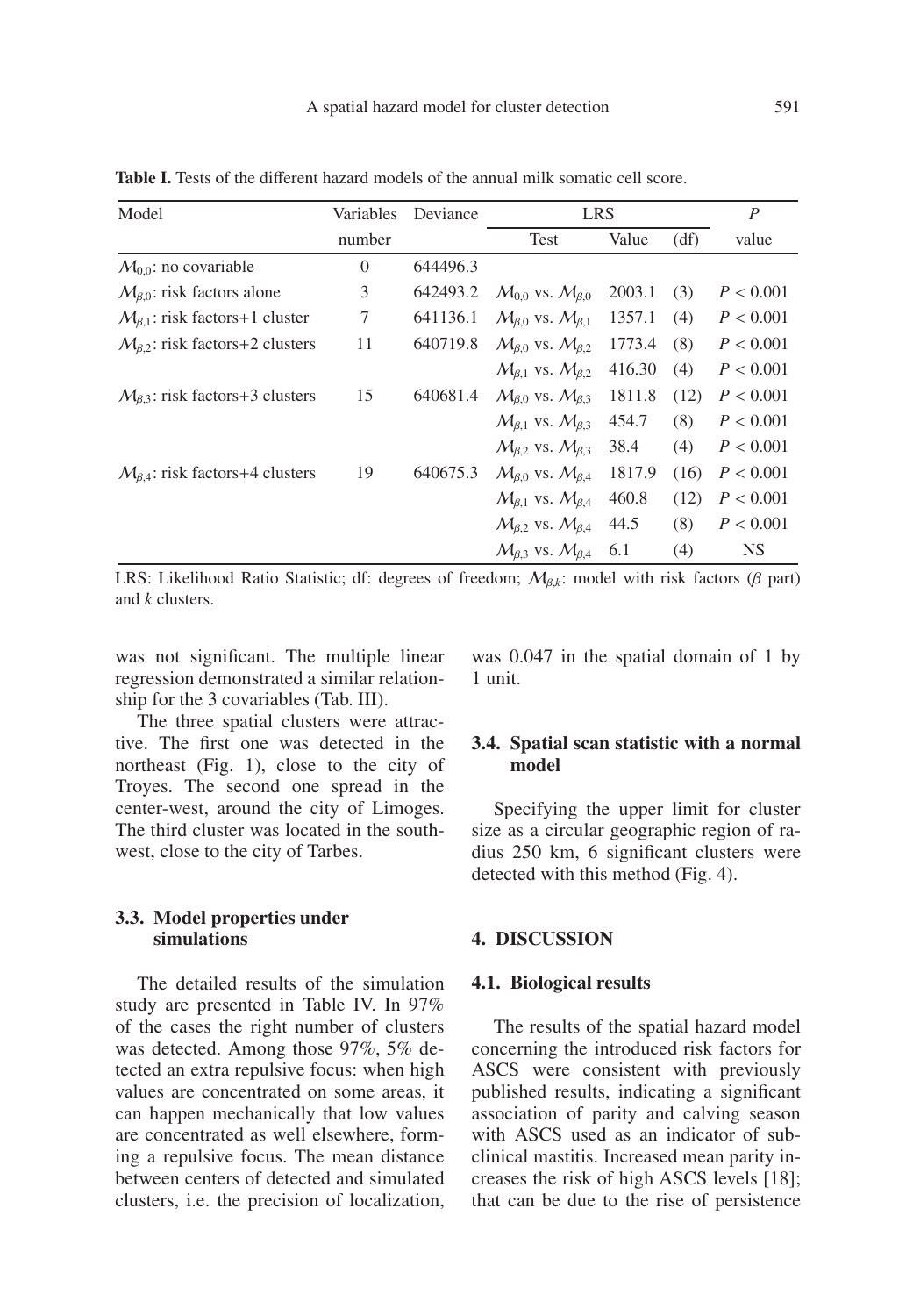|                       |             | Coefficient      | Standard  | exp(coef) | <b>LRS</b> | (df) | $P$ value |
|-----------------------|-------------|------------------|-----------|-----------|------------|------|-----------|
|                       |             | estimation       | deviation |           |            |      |           |
| Mean parity           |             | $-0.5749$        | 0.0176    | 0.56      | 723.30     | (1)  | P < 0.001 |
| Winter-spring calving |             | $-0.0091$        | 0.0004    | 0.99      | 651.70     | (1)  | P < 0.001 |
| Number of cows        |             | 0.0321           | 0.0140    | 1.03      | 2.10       | (1)  | <b>NS</b> |
| Cluster 1             | $\alpha$    | 0.0783           | 0.0149    |           |            |      |           |
|                       | $\rho$      | 0.1105           | 0.0127    |           |            |      |           |
|                       | $x_c$       | 0.2462           | 0.0081    |           |            |      |           |
|                       | $y_{\rm c}$ | 0.0942           | 0.0107    |           |            |      |           |
| Cluster 2             | $\alpha$    | 0.2775           | 0.0373    |           |            |      |           |
|                       | $\rho$      | 0.2328           | 0.0126    |           |            |      |           |
|                       | $x_c$       | 0.0444<br>0.0200 |           |           |            |      |           |
|                       | $y_c$       | $-0.1766$        | 0.0248    |           |            |      |           |
| Cluster 3             | $\alpha$    | 0.1213           | 0.0217    |           |            |      |           |
|                       | $\rho$      | 0.1336           | 0.0104    |           |            |      |           |
|                       | $x_c$       | $-0.0597$        | 0.0243    |           |            |      |           |
|                       | $y_{\rm c}$ | $-0.5721$        | 0.0257    |           |            |      |           |

**Table II.** Spatial hazard model of the annual milk somatic cell score ( $K = 3$  clusters).

LRS: likelihood ratio statistic; df: degrees of freedom; α: cluster strength; ρ: cluster range; *x*c: cluster x coordinate;  $y_c$ : cluster y coordinate.

**Table III.** Multiple linear regression model of the annual milk somatic cell score.

|                       | Coefficient estimation | Standard deviation | $P$ value |
|-----------------------|------------------------|--------------------|-----------|
| Intercept             | 2.136                  | 0.023              | P < 0.001 |
| Mean parity           | 0.3408                 | 0.0094             | P < 0.001 |
| Winter-summer calving | 0.0042                 | 0.0002             | P < 0.001 |
| Number of cows        | 0.0119                 | 0.0074             | NS        |

and intensity of mammary infections with parity. A high percentage of winter and spring calvings is a risk factor for high ASCS values, since weaker cow body condition and housing hygiene during this period increase the risk of subclinical mastitis [5]. Several studies highlighted that herd size was negatively associated with SCS [2, 23]. In this study, no significant effect was detected, but French herds are of little size (less than 0.7% of farms have more than 100 cows), and this can be a reason why the effect of heard size did not appear. Some other known risk factors for ASCS were not available in the present work. Particularly, information on hygienic and milking conditions was lacking [3, 8]. Nevertheless, the method allows complementary variation factors to be easily integrated in the model if available later.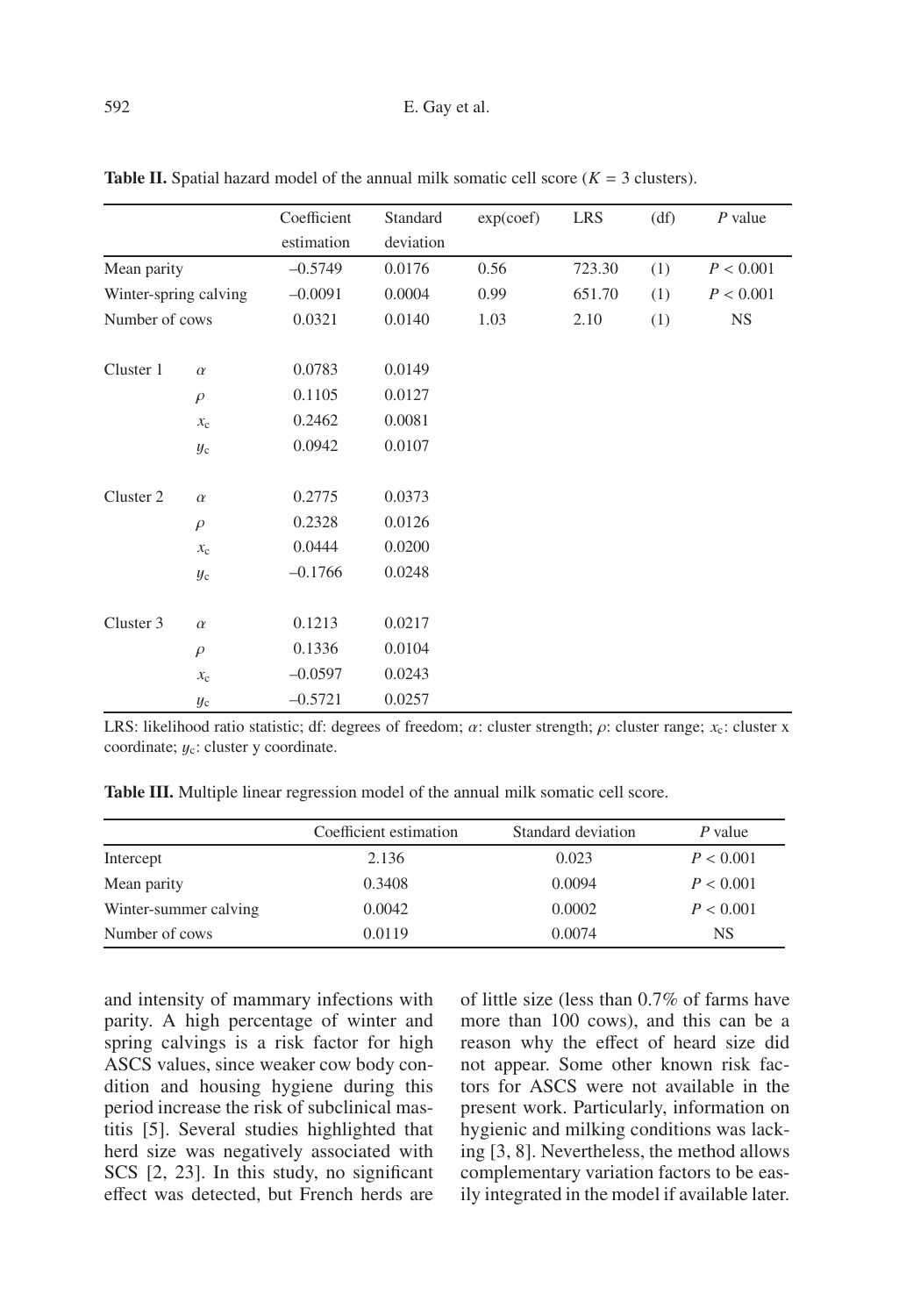| Number of          | Number of   | Number of                    | Number of           |
|--------------------|-------------|------------------------------|---------------------|
| clusters simulated | simulations | clusters detected            | simulations $(\% )$ |
| $\Omega$           | 50          | $\Omega$                     | 50 (100)            |
| 1                  | 50          | 1 attractive                 | 43 (86)             |
|                    |             | 1 attractive $+1$ repulsive  | 4(8)                |
|                    |             | 2 attractive                 | 3(6)                |
| 2                  | 50          | 2 attractive                 | 47 (94)             |
|                    |             | 3 attractive                 | 3(6)                |
| 3                  | 50          | 2 attractive                 | 1(2)                |
|                    |             | 3 attractive                 | 44 (88)             |
|                    |             | $3$ attractive + 1 repulsive | 6(12)               |

**Table IV.** Results of the simulation process (spatial domain of 1 by 1 with a homogeneous point process, marks distributed according to the presence of 0 up to 3 "attractive" clusters).



**Figure 4.** Farm location (gray background) and clusters of high annual somatic cell score detected by the spatial scan statistic in the study sample of dairy herds in France  $(n = 34142)$ , year 2000).

Concerning the second and original part of the model, the presence of 3 clusters was highly significant. The detected clusters, located in areas with low farm density (close to Troyes, Limoges and Tarbes), corresponded to regions mainly focused on bovine and ovine meat and on cereal production. It is consistent with the specialization in dairy production being linked in France with lower ASCS [5]. Introducing the farm density as a covariable in the model could be a way to approximate this specialization factor. Nevertheless, a local analysis would be necessary to precisely explain the factors associated with the clusters identified, since only local staff could have accurate and relevant information on local events or singularities having influenced ASCS.

## **4.2. Comparison with the spatial scan statistic with normal model**

The spatial scan statistic method identified six clusters. The two larger ones, in the southwest and the northeast, included approximately the same regions as the three clusters detected with our spatial hazard model, but the four last ones were different.

The number of clusters detected by the spatial scan is not determined in an objective way, and depends on the chosen upper limit for cluster size. In our dataset the clusters were located in regions with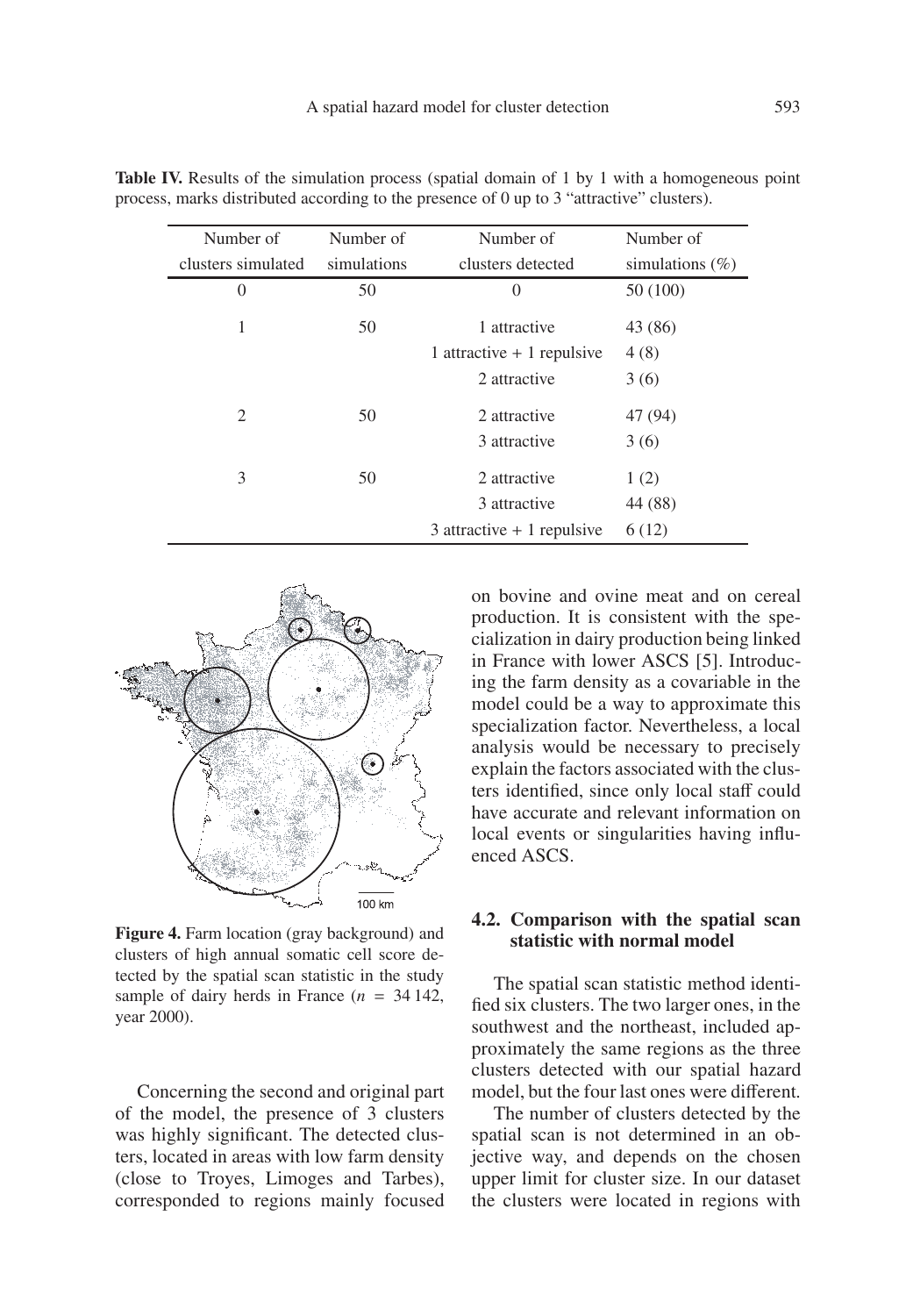low farm density, consequently the classical use of 50% of the population as the upper limit was not adapted. We had to try several upper limits and chose the one that seemed to give the better results. Indeed, by its very construction of the alternative hypothesis, the scan tests can not theoretically handle the issue of multiple cluster detection. Moreover, with the spatial scan statistic, the integration of covariables had to be done in a first step before cluster detection.

## **4.3. Spatial hazard model for cluster detection**

The properties of this new model tested via simulations demonstrated good detection ability and precision of localization. The spatial hazard model we developed has several advantages. First, the method applies to continuous variables; such a possibility is of recent growing concern in the issue of cluster detection. Secondly, the model is adjusted for risk factors as in Klassen et al. [16], and takes into account the potential heterogeneity of the background population. It focuses on unexplained spatial singularities, which can be detected even in low density areas. Moreover, the model being parametric, allows for the tests of comparative hypotheses on the two components, risk factors and cluster presence. As the classical hazard model, this one can easily accommodate censored data. Moreover, if the baseline hazard function is available (e.g. exponential, log Gaussian, Gamma type) a true parametric likelihood can be derived.

On the contrary, the present drawback of this method is the need to fix the number of clusters a priori and then to test submodels to retain only significant cluster components. As for true likelihood methods, one could bypass this issue by introducing an a priori parameterized probability distribution for the number *K* of cluster components. For example, if *K* is Poisson distributed with parameter  $\lambda$ , the corresponding log-likelihood in  $\lambda$ ,  $\beta$  and  $\gamma$  is written:  $L = \sum_{k=0}^{\infty} I_{\{k=k\}}(\log(L(\lambda, \beta, \gamma^{(k)}) \lambda + k \log(\lambda) - \log(k!)$ ).

Clearly, the maximum of *L* was achieved for one value *k* of *K*, and this amounted simply to penalize the pseudo likelihood by the term  $-\lambda + k \log(\lambda)$ − log(*k*!) as the Bayesian Information Criterion (BIC) or Akaike Information Criterion (AIC) usually did.

Another consequence of using a parametric model is the need for a definition of the form of the cluster. In this study we chose a standard Gaussian form, characterized by intensity and range parameters and a circular form, a choice which was convenient for the further interpretation of the parameters. However, other parametric forms of the cluster function could better fit the problem [29] if they were supported by particular epidemiological arguments. But without prior assumptions about the possible spread of the disease, a circular form seems to be a good default choice.

This method of cluster detection based on a spatialized hazard model allows combining two important fields of epidemiological studies: the classical analysis of risk factor effects, and the spatial analysis of the disease. Moreover, this method applies to continuous as well as discrete variables, and gives quantitative results.

The approach of the spatialized risk with a cluster component is generic; it is also intended to apply to other diseases and to classical survival models considering death or occurrence times of infection as the variable of interest.

## **ACKNOWLEDGEMENTS**

The authors would like to thank Joël Chadœuf for his helpful advice and his support on statistics.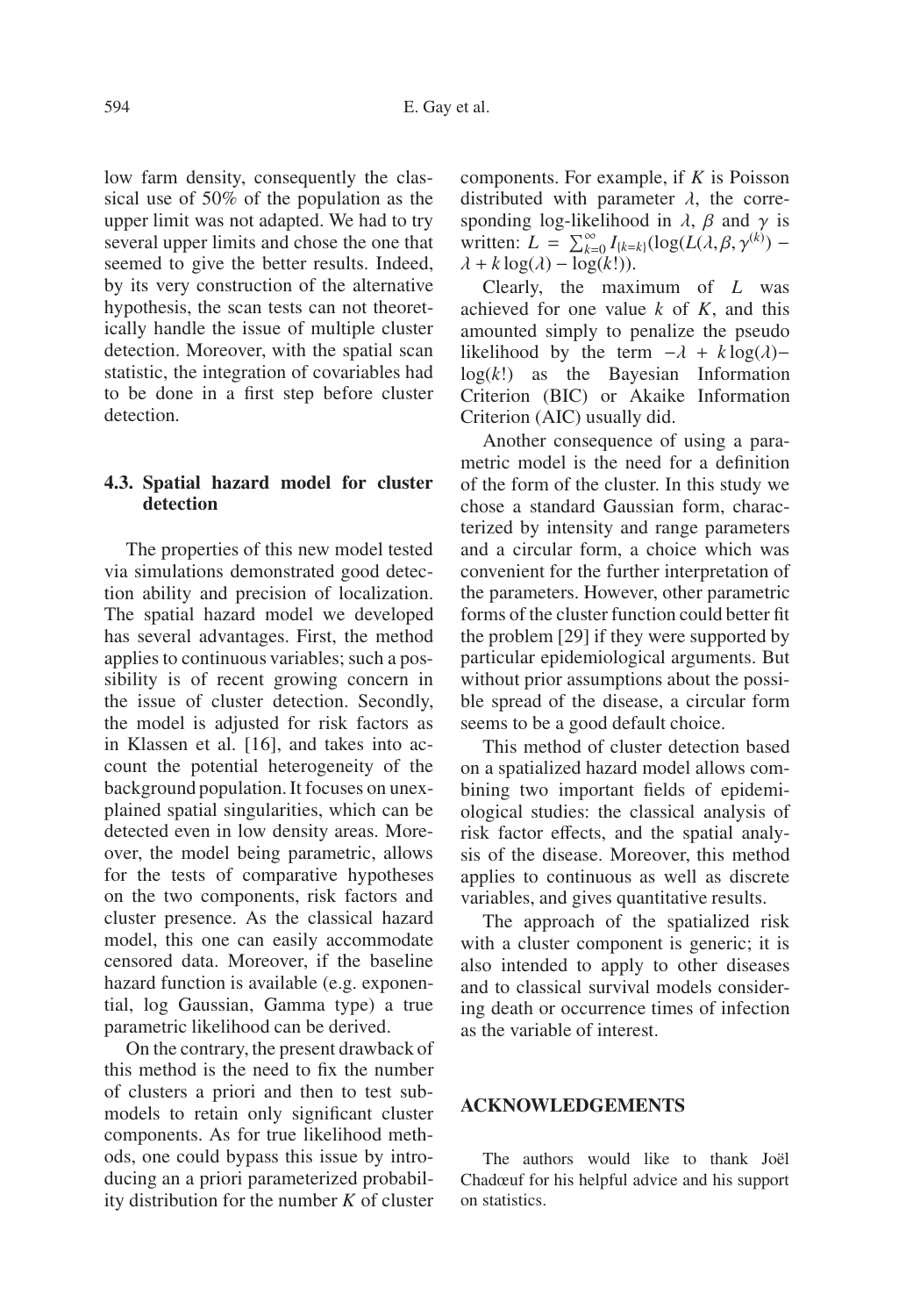#### **REFERENCES**

- [1] Abrial D., Calavas D., Lauvergne N., Morignat E., Ducrot C., Descriptive spatial analysis of BSE in western France, Vet. Res. (2003) 34:749–760.
- [2] Allore H.G., Oltenacu P.A., Erb H.N., Effects of season, herd size, and geographic region on the composition and quality of milk in the northeast, J. Dairy Sci. (1997) 80:3040–3049.
- [3] Barkema H.W., Schukken Y.H., Lam T.J.G.M., Beiboer M.L., Benedictus G., Brand A., Management practices associated with low, medium, and high somatic cell counts in bulk milk, J. Dairy Sci. (1998) 81:1917–1927.
- [4] Barnouin J., Chacornac J.P., Aissaoui C., El Idilbi N., Mazur A., Comment dépister les déséquilibres biologiques et les troubles de santé chez la vache laitière dans le cadre d'études écopathologiques? Vet. Res. (1994) 25:104–109.
- [5] Barnouin J., Chassagne M., Bazin S., Boichard D., Management practices from questionnaire surveys in herds with very low somatic cell score through a national mastitis program in France, J. Dairy Sci. (2004) 87:3989–3999.
- [6] Busato A., Trachsel P., Schallibaum M., Blum J.W., Udder health and risk factors for subclinical mastitis in organic dairy farms in Switzerland, Prev. Vet. Med. (2000) 44:205–220.
- [7] Carpenter T.E., Methods to investigate spatial and temporal clustering in veterinary epidemiology, Prev. Vet. Med. (2001) 48:303–320.
- [8] Chassagne M., Barnouin J., Le Guenic M., Expert assessment study of milking and hygiene practices characterizing very low somatic cell score herds in France, J. Dairy Sci. (2005) 88:1909–1916.
- [9] Cressie N.A.C., Geostatistics, in: Barnett V., Bradley R., Fisher N., Hunter J., Kadane J., Kendall D. et al. (Eds.), Statistics for spatial data, John Wiley and Sons, New York, 1991, pp. 58–67.
- [10] Doran R.J., Laffan S.W., Simulating the spatial dynamics of foot and mouth disease outbreaks in feral pigs and livestock in Queensland, Australia, using a susceptibleinfected-recovered cellular automata model, Prev. Vet. Med. (2005) 70:133–152.
- [11] Ely L.O., Smith J.W., Oleggini G.H., Regional production differences, J. Dairy Sci. (2003) 86:E28-E34.
- [12] Gerbier G., Bacro J.N., Pouillot R., Durand B., Moutou F., Chadoeuf J., A point pattern model of the spread of foot-and-mouth disease, Prev. Vet. Med. (2002) 56:33–49.
- [13] Harmon R.J., Physiology of mastitis and factors affecting somatic cell counts, J. Dairy Sci. (1994) 77:2103–2112.
- [14] Hill C., Com-Nougué C., Kramar A., Moreau T., O'Quigley J., Senoussi R., Chastang C., Analyse statistique des données de survie, INSERM Médecine-Sciences Flammarion, Paris, 1990.
- [15] Huang L., Kulldorff M., Gregorio D., A spatial scan statistic for survival data, Biometrics 63 (2007) 63:109–118.
- [16] Klassen A.C., Kulldorff M., Curriero F., Geographical clustering of prostate cancer grade and stage at diagnosis, before and after adjustment for risk factors, Int. J. Health Geogr. (2005) 4:1.
- [17] Kulldorff M., A spatial scan statistic, Commun. Stat.-Theory Methods (1997) 26:1481–1496.
- [18] Laevens H., Deluyker H., Schukken Y.H., De Meulemeester L., Vandermeersch R., De Muelenaere E., De Kruif A., Influence of parity and stage of lactation on the somatic cell count in bacteriologically negative dairy cows, J. Dairy Sci. (1997) 80:3219–3226.
- [19] Lawson A.B., Cluster modelling of disease incidence via RJMCMC methods: a comparative evaluation, Stat. Med. (2000) 19:2361–2375.
- [20] Marshall R.J., A review of methods for the statistical analysis of spatial patterns of disease, J. R. Stat. Soc. A (1991) 154:421–441.
- [21] Norstrom M., Pfeiffer D.U., Jarp J., A spacetime cluster investigation of an outbreak of acute respiratory disease in Norwegian cattle herds, Prev. Vet. Med. (1999) 47:107–119.
- [22] Odoi A., Martin S.W., Michel P., Middleton D., Holt J., Wilson J., Investigation of clusters of giardiasis using GIS and a spatial scan statistic, Int. J. Health Geogr. (2004) 3:11.
- [23] Oleggini G.H., Ely L.O., Smith J.W., Effect of region and herd size on dairy herd performance parameters, J. Dairy Sci. (2001) 84:1044–1050.